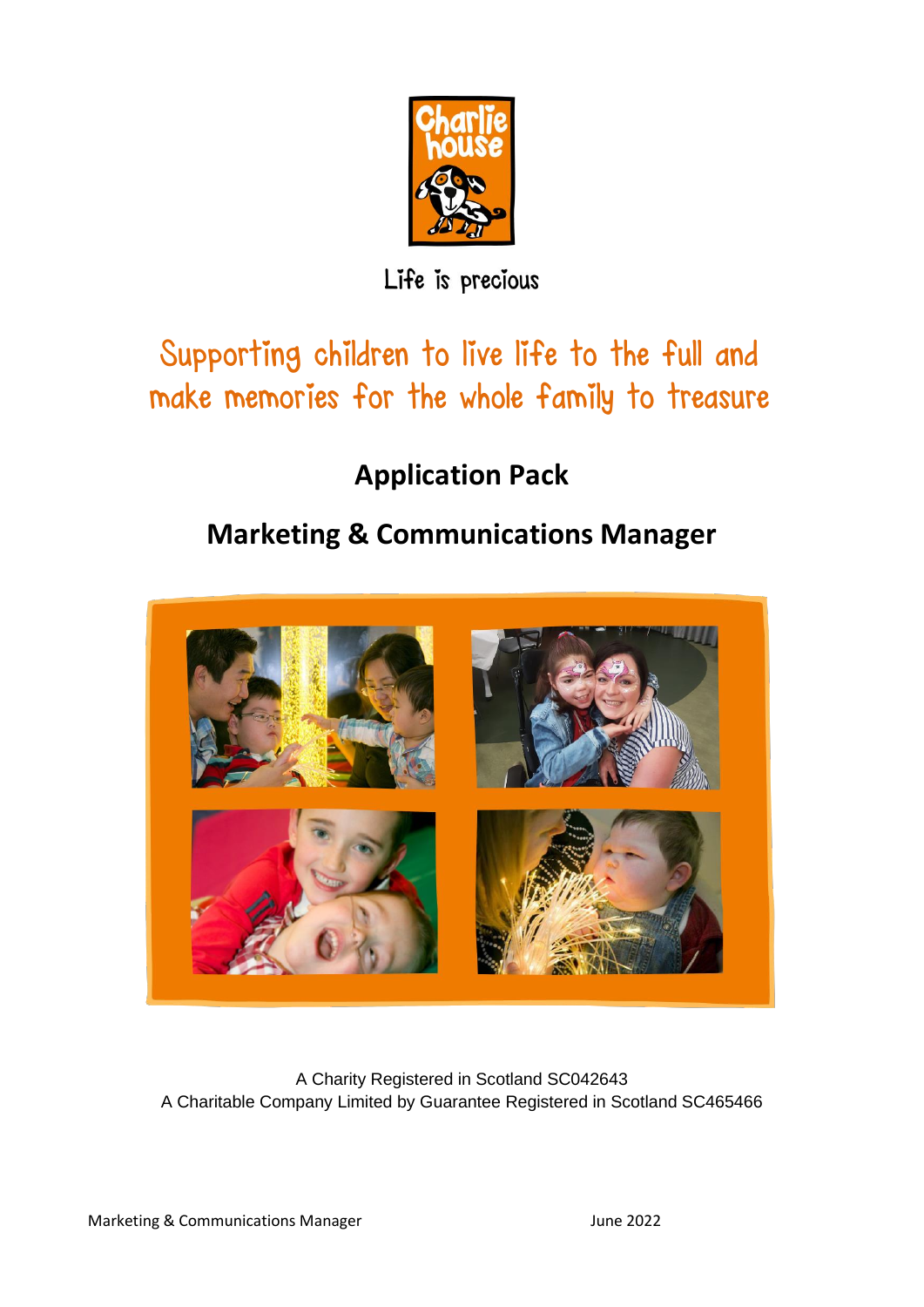### **CONTENTS**

- Letter from the Chairperson
- About Charlie House

Role Profile

Person Specification

Application Procedure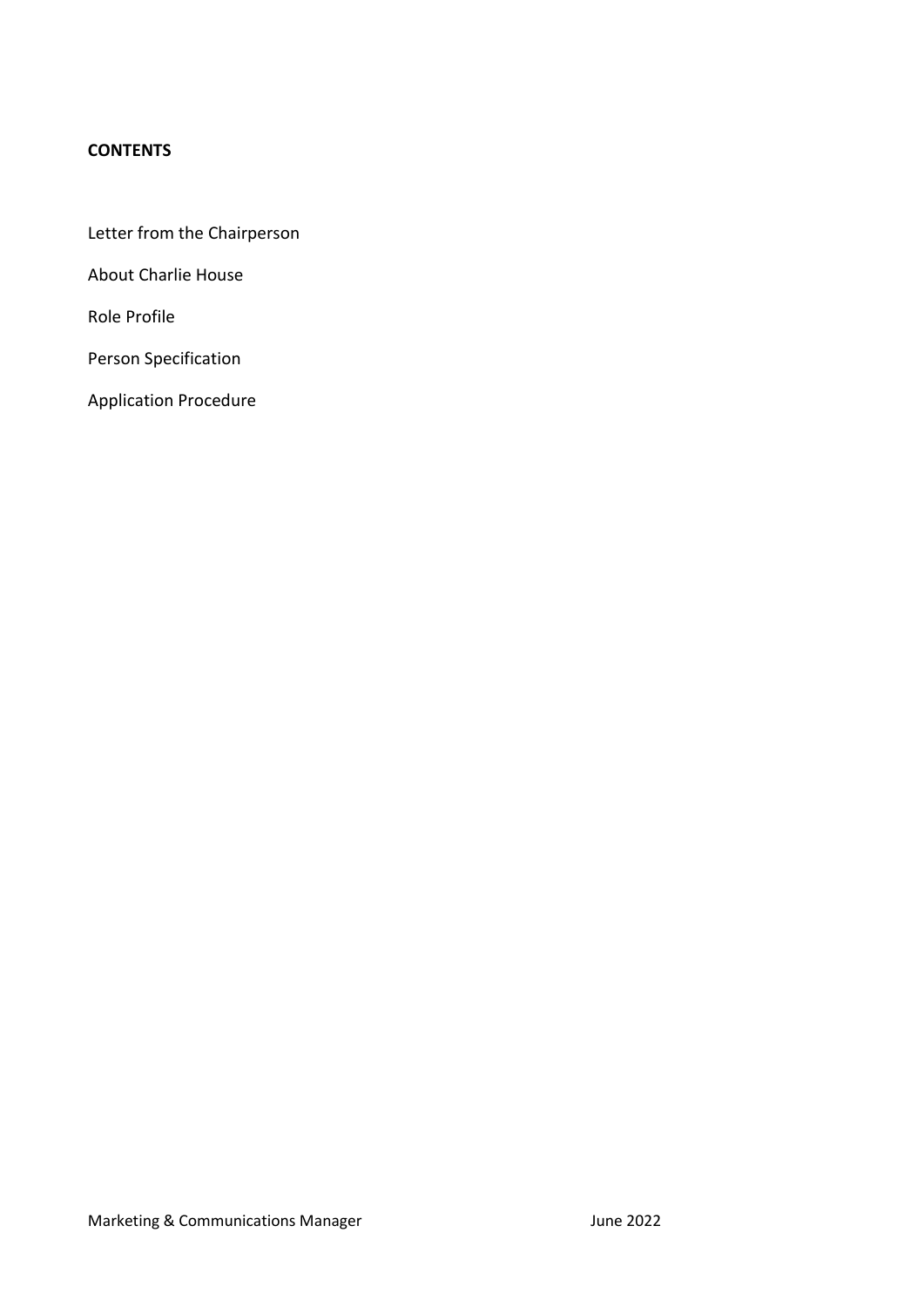

June 2022

Dear Applicant,

### **Marketing & Communications Manager**

Thank you for your interest in the above role.

Charlie House is a locally based children's charity which engages in activities and projects to support children with life-limiting and life-threatening conditions, and their families, in North-east Scotland. During COVID, all of our services were provided virtually including regular live and on demand activities, support session, pre and post-bereavement sessions and as well as gifting items to families to support them during shielding and isolation. We are delighted, as restrictions finally start to ease, to continuing to work and support the families face to face.

We are looking for an experienced Marketing & Communications Manager to lead the marketing and communications functions of Charlie House and foster a deep understanding of the Charlie House core proposition to its audience segments. In this role you will also devise and implement experiences that nurture and inspire engagement and support of our long-term goal of providing a specialist support centre in Aberdeen.

We are looking for someone who has experience in a similar role and as passionate and enthusiastic as we are about helping these very special children live life to the full. If you feel that you can help us to deliver our goals, we look forward to receiving your application.

Kindest Regards,

## Tracy

Tracy Johnstone Chairperson Charlie House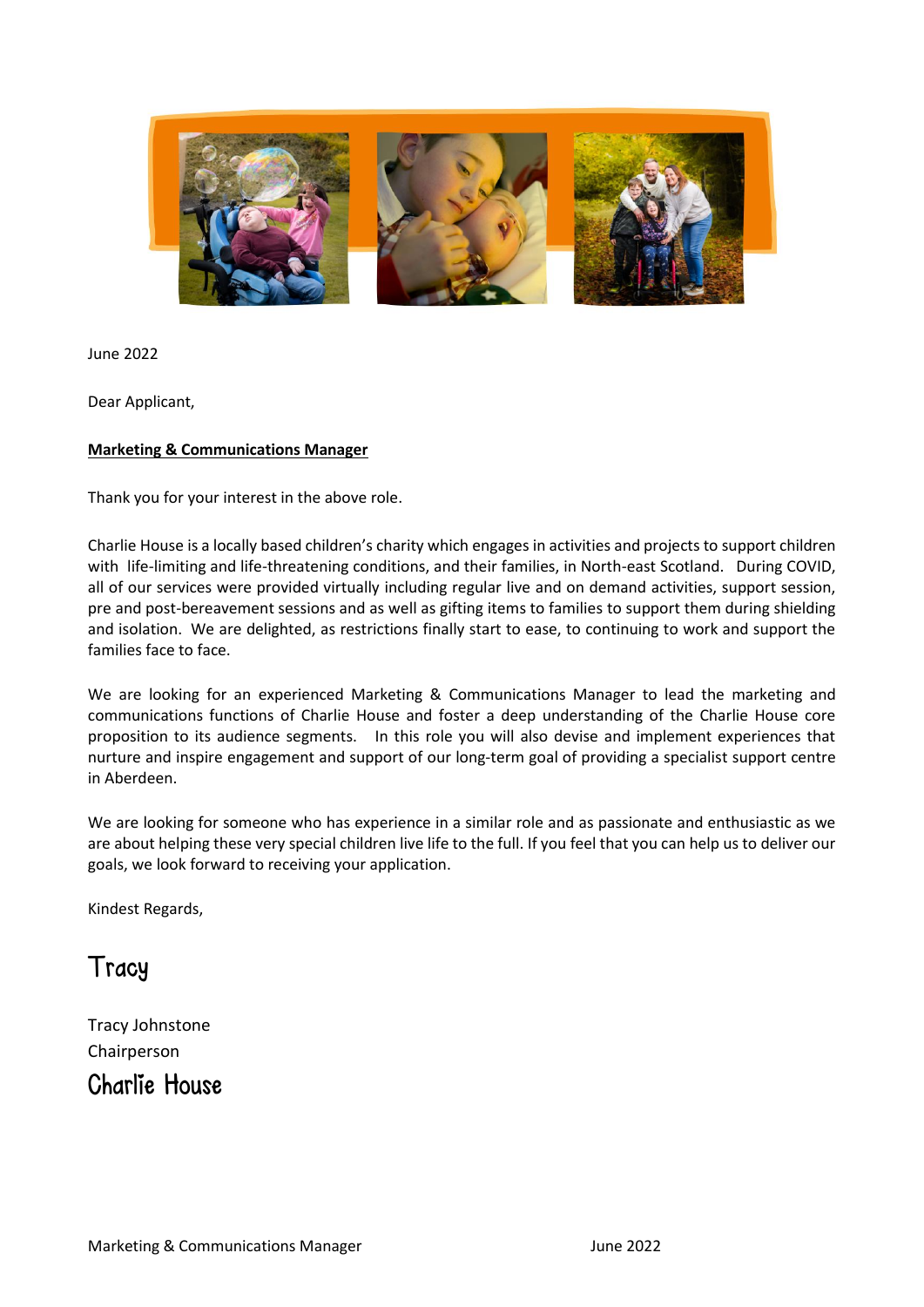

# About Charlie House

Grampian Children's Respite Care was established in late 2010 to address the identified difficulties in accessing appropriate care and support for children and young people with life-limiting and life-threatening conditions, and their families, in the North-east of Scotland. The charity was launched officially in January 2013 after securing charity registration and the support of NHS Grampian and Social Care professionals in the area for our proposed projects.

In the very early days, we commissioned research into caring for a child with a disability. The Carers Report highlighted the difficulties of caring for a child with a disability and the impact on finance, relationships, health and well-being of the whole family. This report echoed many other studies conducted both in Scotland and across the UK by charities such as Carers UK and Shared Care Scotland. It is widely accepted that supporting carers with their caring role means that they can care better for longer and improve the wellbeing of the whole family.

Children with life-limiting and/or life-threatening conditions, more often than not, experience a degree of social exclusion as they are not able to take part in everyday activities that others their age can. They have limited opportunities for making friends, enjoying activities and having fun. The whole family becomes more socially isolated than most and are often dealing with stressful caring situations without access to appropriate support.

### Our Purpose and Vision

The charity is known publicly as Charlie House; its purpose is to engage in activities and projects to support children with life-limiting and life-threatening conditions, and their families, in North-east Scotland.

Our vision is that all children with life-limiting and life-threatening conditions in North-East Scotland receive the support they require. Every child should receive a smooth transition from hospital to home, practical and emotional support for themselves and their family, access to inclusive activities, help to live life to the full and make memories for the whole family to treasure.

Our mission is to improve quality of life for babies, children and young people in the North East of Scotland who have life-limiting or life-threatening conditions and to provide support to their families

## Future Plans

In the short term, our plans are to expand the activities available, establish further sibling and parent carer support groups and expand our community team. In the long term, we will be progressing our plans for a Specialist Support Centre in Aberdeen. For more information on Charlie House visit our website www.charliehouse.org.uk, check out our Facebook page or follow us on Twitter @CharlieHouseHQ.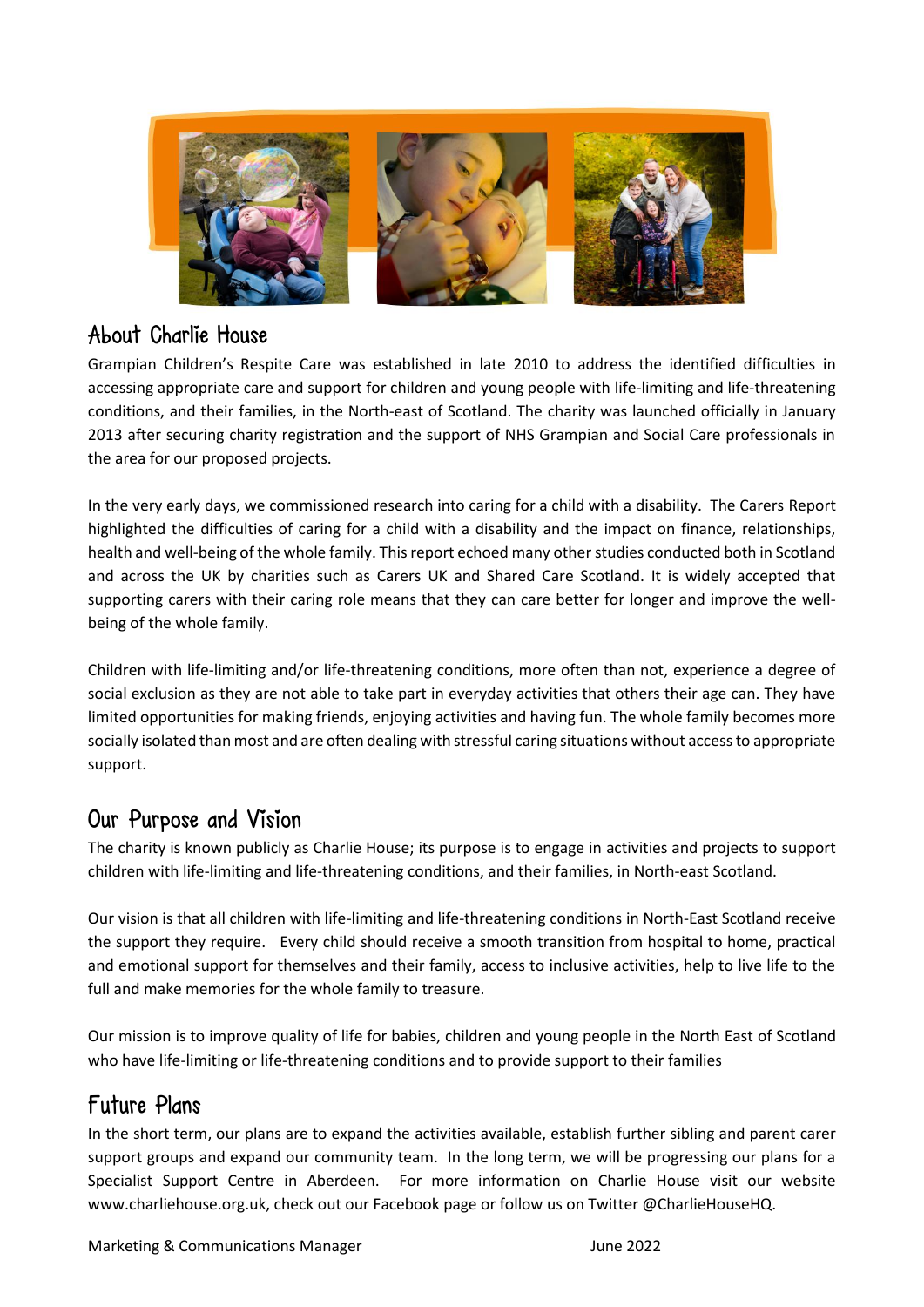

# Role Profile

| Position         | Marketing and Communications Manager                                                                                                                                                                                                                                                                                     |
|------------------|--------------------------------------------------------------------------------------------------------------------------------------------------------------------------------------------------------------------------------------------------------------------------------------------------------------------------|
| <b>Type</b>      | Permanent                                                                                                                                                                                                                                                                                                                |
| <b>Hours</b>     | Full-time 37.5 hours per week<br>(With a requirement for occasional unsocial hours for events, networking<br>etc.)                                                                                                                                                                                                       |
| Location         | Charlie House, Aberdeen                                                                                                                                                                                                                                                                                                  |
| Reports to       | <b>CEO</b>                                                                                                                                                                                                                                                                                                               |
| Role purpose     | The purpose of this role is to lead the Marketing and Communications<br>functions of Charlie House and foster a deep understanding of the Charlie<br>House core proposition to its audience segments. The role will also devise<br>and implement experiences that nurture, engage and inspire engagement<br>and support. |
|                  | As well as leading all campaigns and appeals, the role is responsible for<br>overseeing the delivery of initiatives to grow both one-off and regular<br>support and reduce the time it takes for families to access our services.                                                                                        |
|                  | The role is also responsible for evaluating the effectiveness of Charlie House<br>appeals and campaigns based on donor insights, lifetime value and return on<br>investment.                                                                                                                                             |
| Responsibilities | Develop and manage the annual operational plan and budget for<br>٠<br>Marketing & Communications.<br>Develop and manage the Marketing & Communications Strategy<br>٠<br>Manage and lead a small team<br>٠                                                                                                                |
|                  | <b>Marketing</b>                                                                                                                                                                                                                                                                                                         |
|                  | Deliver well informed multi-channel marketing strategies across all<br>٠<br>audience segments and communication channels (print, broadcast and<br>online platforms)                                                                                                                                                      |
|                  | Identify, craft and test new initiatives, campaigns and appeals to reach<br>families, and secure and upgrade support from new and existing<br>audiences                                                                                                                                                                  |
|                  | Create and implement Charlie House supporter care communications<br>٠<br>strategies, leading all communications activity to forge strong<br>connections between supporters and Charlie House                                                                                                                             |
|                  | Create and implement automated supporter journeys and other cross-<br>٠<br>channel activities to improve retention and maximise the lifetime value<br>of Charlie House financial supporters                                                                                                                              |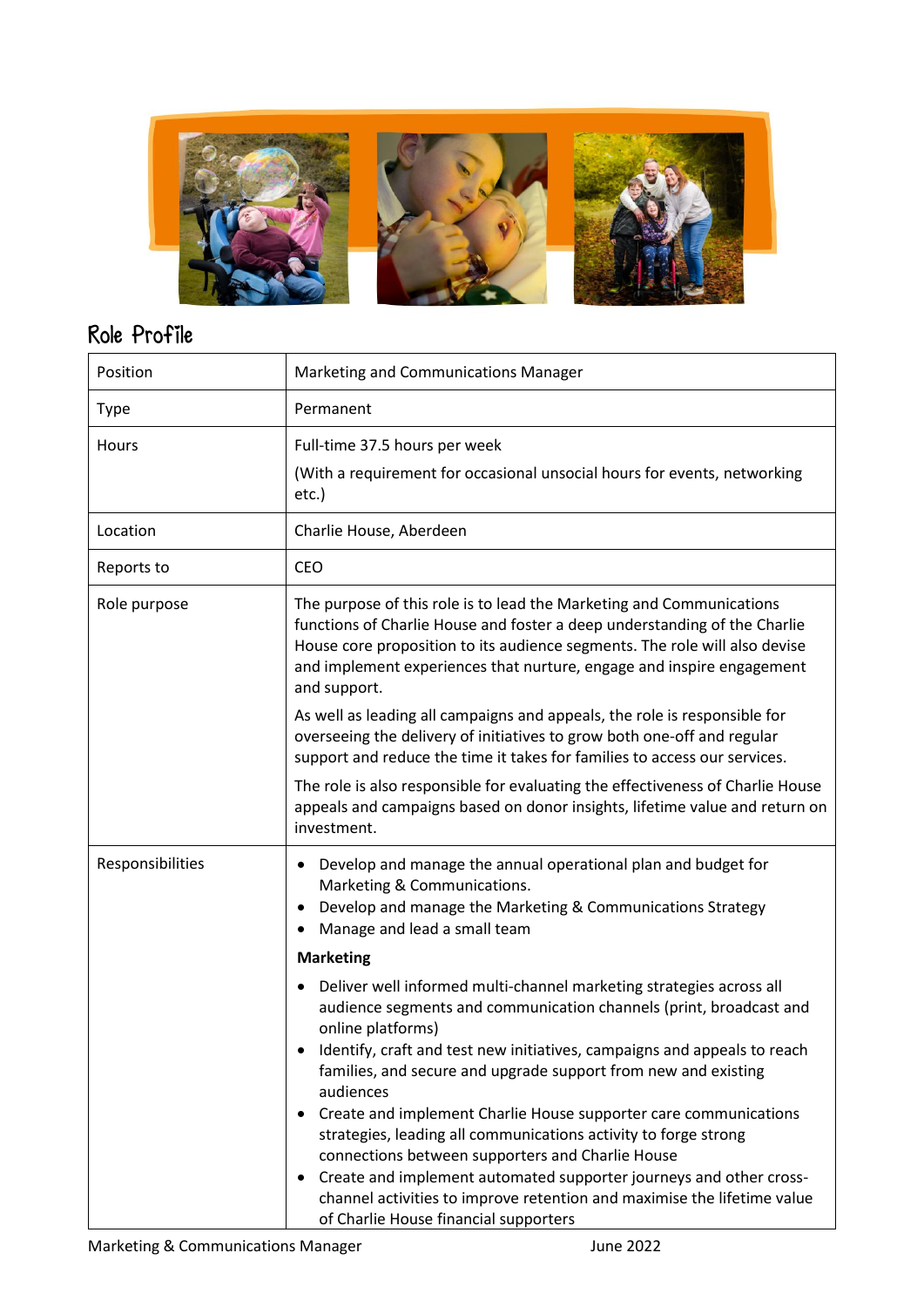

|                       | Analyse and identify the behaviours and patterns that sustain their<br>engagement and support of Charlie House<br>Monitor and track key direct marketing metrics and identify key trends<br>to inform future campaigns and activities, and increase lifetime value<br>and retention of the Charlie House supporter base<br>Ensure business processes, technology, systems and reporting is in place<br>to maximise success, directing multidisciplinary teams in line with agreed<br>plans (inc Marketing Cloud, website, Salesforce and Enthuse)                                                |
|-----------------------|--------------------------------------------------------------------------------------------------------------------------------------------------------------------------------------------------------------------------------------------------------------------------------------------------------------------------------------------------------------------------------------------------------------------------------------------------------------------------------------------------------------------------------------------------------------------------------------------------|
|                       | Website                                                                                                                                                                                                                                                                                                                                                                                                                                                                                                                                                                                          |
|                       | Work with external agency to maintain and generate exciting content for<br>the main website and Big Build microsite, increasing interaction and<br>income generation.<br>Analyse and provide regular status reports.                                                                                                                                                                                                                                                                                                                                                                             |
|                       | <b>Communications</b>                                                                                                                                                                                                                                                                                                                                                                                                                                                                                                                                                                            |
|                       | Act as the lead Charlie House Brand Manager to ensure all<br>communications activity is consistent with our Brand Guidelines<br>Manage all PR on behalf of Charlie House.<br>Lead the production and distribution of supporter communications and<br>Charlie House publications Develop and manage content based Social<br>Network strategy and oversee output including content creation (blogs,<br>video and infographics).<br>Analyse and provide regular status reports.                                                                                                                     |
|                       | General                                                                                                                                                                                                                                                                                                                                                                                                                                                                                                                                                                                          |
|                       | Outstanding written and verbal communication skills.<br>Work with external agencies and suppliers<br>Providing marcomms support to other departments where required and<br>relevant to achieve organisational goals<br>Ability to manage and prioritise a varied workload, working under<br>pressure to tight deadlines.<br>Ability to manage multiple inputs and develop strong team working<br>relationships<br>Demonstrable leadership skills<br>Excellent collaborative and team skills.<br>Strong interpersonal and networking skills.<br>Good computer skills and database knowledge.<br>٠ |
| Key external contacts | Marketing, digital and PR agency, design agency, press and media, print<br>companies                                                                                                                                                                                                                                                                                                                                                                                                                                                                                                             |
| Key internal contacts | CEO, Chairperson, Director of Fundraising, Fundraising Team, Services Team,<br><b>Board of Directors</b>                                                                                                                                                                                                                                                                                                                                                                                                                                                                                         |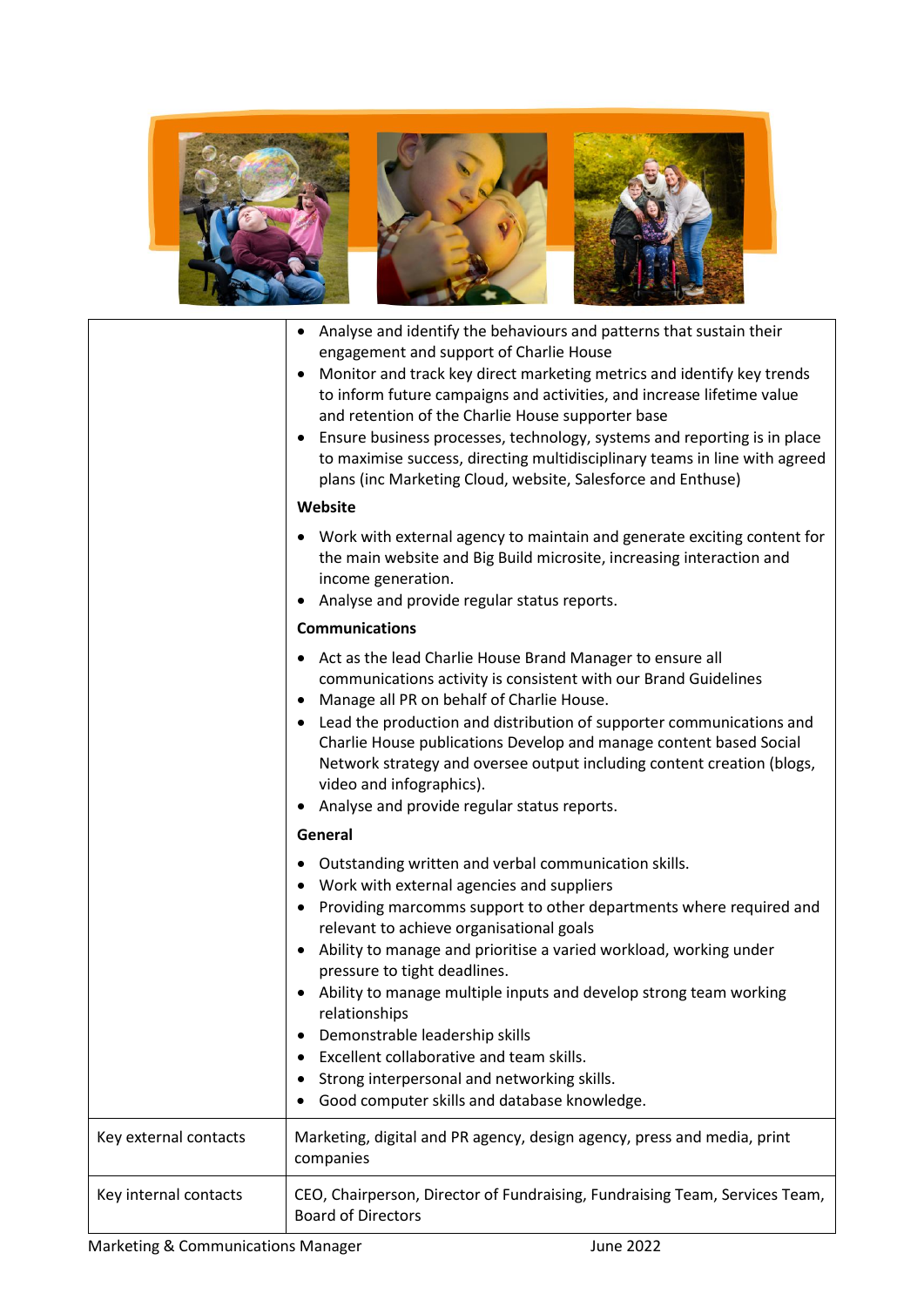

| Financial dimension  | Responsible for developing and managing the annual marketing and<br>communications budget.                                                                                                                                                            |
|----------------------|-------------------------------------------------------------------------------------------------------------------------------------------------------------------------------------------------------------------------------------------------------|
|                      | You will be responsible for delivering specific financial target incomes<br>annually as set out and agreed in the 5 year Strategic Plan, Marketing &<br>Communications Strategy and Annual Budget.                                                    |
| Other considerations | Ensure regulatory compliance – with internal policy and procedure alongside<br>external requirements e.g. health and safety, fundraising and marketing<br>standards, practices and policies.                                                          |
|                      | You may be required to occasionally work out with normal office hours to<br>attend meetings or events. You may also be required to travel throughout<br>the North-east although expenses are covered and time off in lieu is given<br>where possible. |
|                      | Promotion of Charlie House is an integral part of the role, and as such, you<br>may be required to feature in our magazine, articles, website and social<br>media.                                                                                    |
| Holiday entitlement  | 28 days annually plus 5 fixed public holidays                                                                                                                                                                                                         |

# Person Specification

| Qualifications               | Marketing & Communications degree or equivalent experience.<br>Full UK driving licence.                                                                                                                                                                                                                                                                                                                                                                |
|------------------------------|--------------------------------------------------------------------------------------------------------------------------------------------------------------------------------------------------------------------------------------------------------------------------------------------------------------------------------------------------------------------------------------------------------------------------------------------------------|
| <b>Essential experience</b>  | A proven track record of implementing a Marketing Strategy<br>A proven track record of employing techniques including digital, social<br>media and supporting internal and external communications<br>Intimate understanding of traditional and emerging marketing channels.<br>Familiarity with the latest trends, technologies and methodologies in<br>graphic design, web design & production<br>Must have experience leading and motivating a team |
| Desirable experience         | Worked in the third sector<br>Direct marketing experience                                                                                                                                                                                                                                                                                                                                                                                              |
| Essential skills & abilities | Organisational, planning and creative skills.<br>Ability to think creatively and innovatively.<br>Ability to work under pressure and towards deadlines.<br>Excellent written and verbal communication skills.                                                                                                                                                                                                                                          |